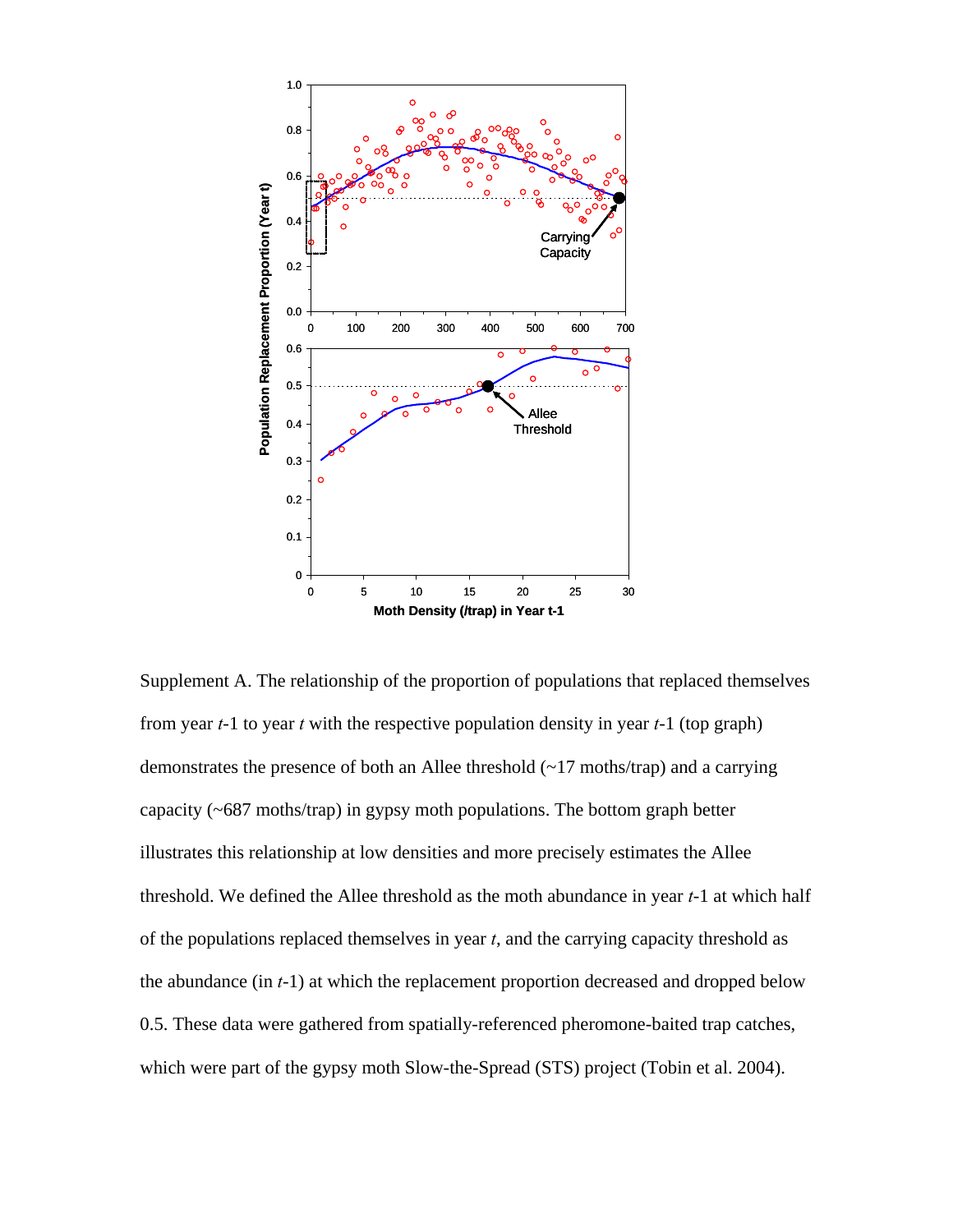These trap catch data were first used to interpolate male moth abundance using median indicator kriging (Isaaks and Srivastava 1989) over a network of 5×5 km cells in a grid that encompassed the states of West Virginia and Virginia. Interpolated grids were generated for each year from 1996 to 2004. We extracted the interpolated male moth density per trap at the center of each cell, and then paired each interpolated value in year *t*-1 with its respective value in year *t*. These pairs of trap counts from successive years (i.e., 1996 to 1997, 1997 to 1998, ... , 2003 to 2004) were then combined to form a single list of all pairs from the entire time interval. We omitted any cells whose value in year *t*-1 was 0. Also, because some gypsy moth populations are targeted for eradication using chemical or biological pesticides, we excluded any cells that were within 1.5 km from an area treated for gypsy moth control. The final data set contained 20,339 pairs of moth counts in years *t*-1 and *t*. For estimation of carrying capacity, we condensed the counts into a series of bins with intervals of 6, (i.e., 1-6 moths, 7-12 moths/trap, etc), though we excluded bins > 700 because of the diminished pheromone trap efficiency that is known to occur as traps become saturated with moths (Elkinton 1987). Within each of these bins, the proportion of cells in which moth abundance either increased or stayed the same between years *t*-1 and t was calculated. The result was a bivariate relationship between abundance in year *t*-1and the proportion of cells where populations were replacing themselves (top figure). To pinpoint an estimate of the Allee threshold, we subset the data and used densities in year *t*-1 that were <30 moths per trap. In this case, the abundances in year *t*-1 were not placed into population bins; rather, we calculated replacement proportions at each integer density from 1 to 30 male moths/trap (bottom graph).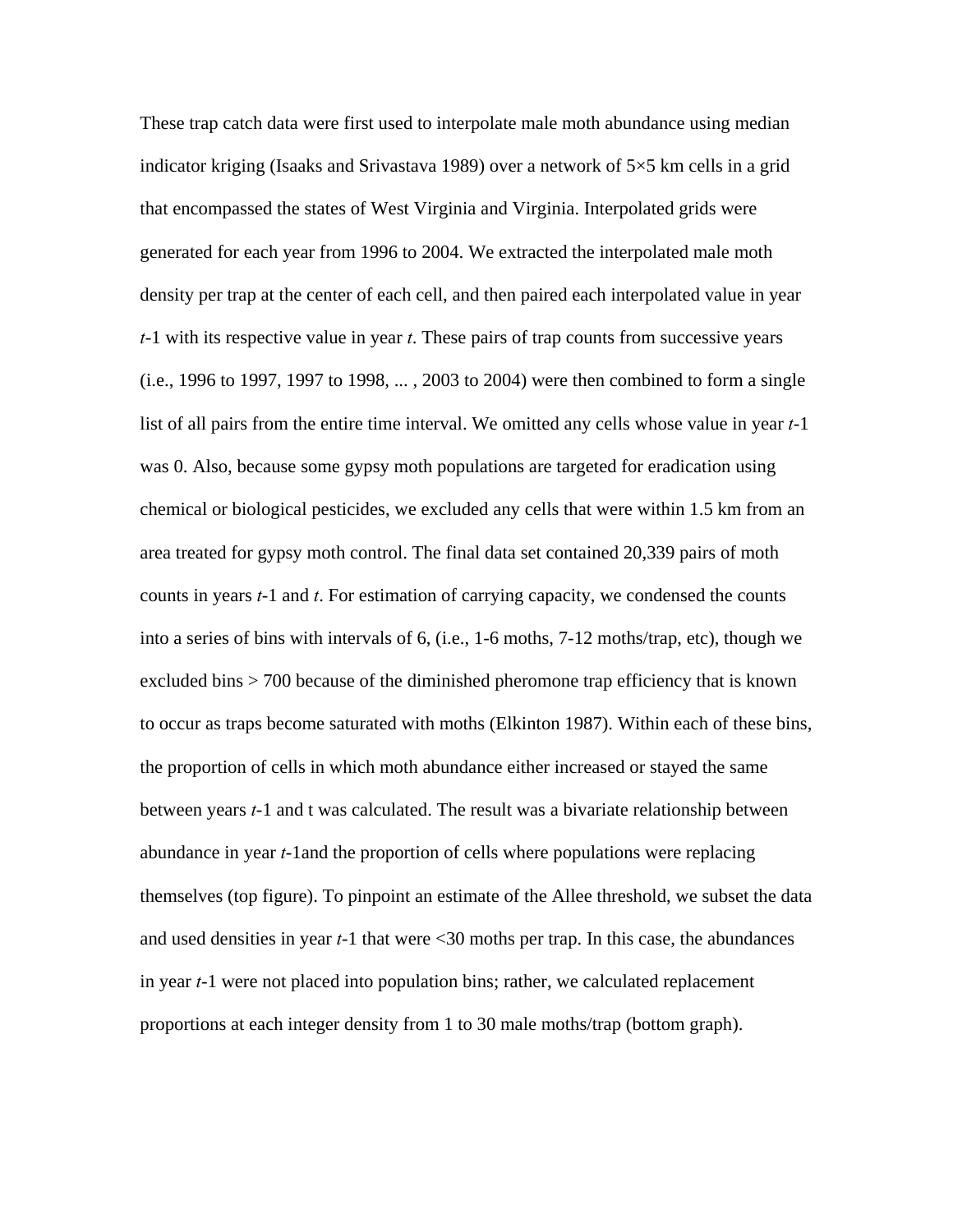Estimation of thresholds was done using lowess fits in R (R Development Core Team 2004).

## References

- Elkinton, J. S. 1987. Changes in efficiency of pheromone-baited milk carton traps as it fills with male gypsy moths (Lepidoptera: Lymantriidae). J. Econ. Entomol. 80: 754-757.
- Isaaks, E. H., and R. M. Srivastava. 1989. An introduction to applied geostatistics. Oxford University Press, New York, NY.
- Tobin, P. C., A. A. Sharov, A. M. Liebhold, D. S. Leonard, E. A. Roberts, and M. R. Learn. 2004. Management of the gypsy moth through a decision algorithm under the Slow-the-Spread Project. Am. Entomol. 50: 200-209.
- R Development Core Team. 2004. http://www.r-project.org.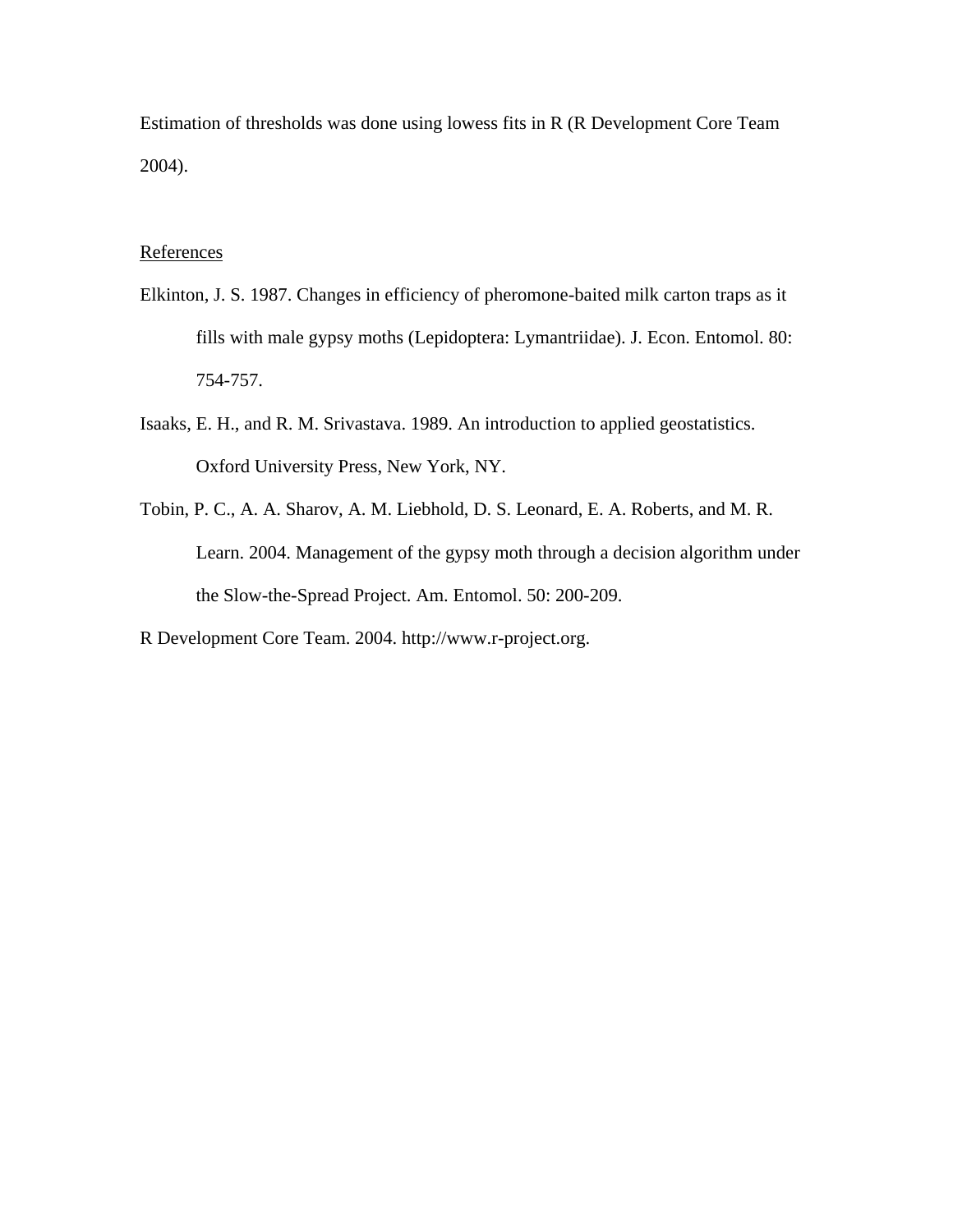

Supplement B. Invasion rates and spectral analyses in simulations of a cyclical population with a 10-yr periodicity without an Allee effect (Figures A  $\&$  B), without stratified diffusion (Figures C & D), and without both (Figures E & F). Invasions were run in a one dimensional landscape of 1,000 cells. The population size in the first (edge)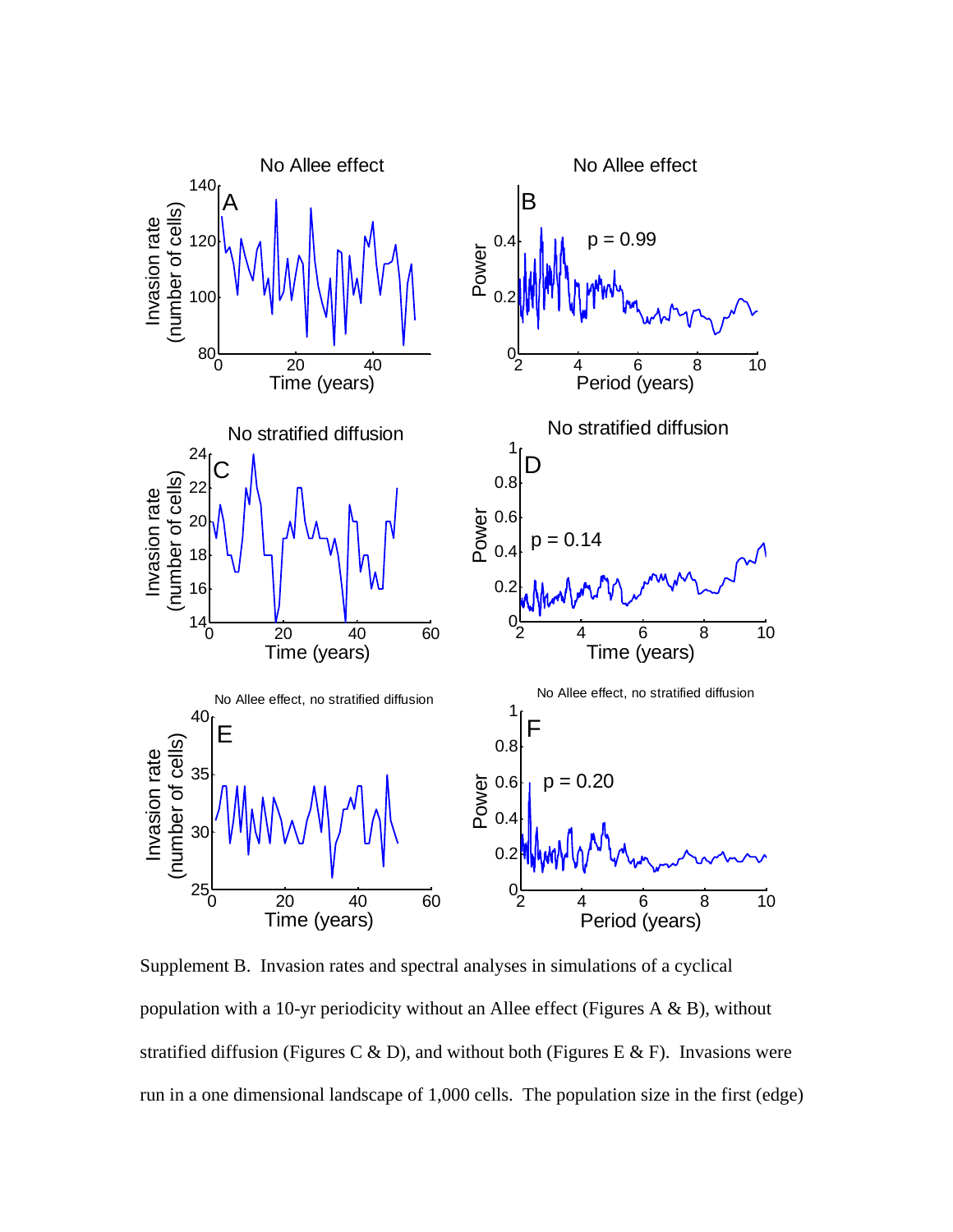cell was initiated at a non-zero value and population sizes in all other patches were initiated at zero. The model used was that presented in the body of the article with the same parameter values, except in the cases where there was no Allee effect  $(c = 0)$  and/or no stratified diffusion ( $\phi = 0$ ). Significance in the spectrograms were calculated by comparing the maximum power of periodicity in the simulated time series of invasion rates to a distribution of maximum powers of periodicity in 1000 bootstrapped data sets created by resampling the simulated time series with replacement. Invasion rates were not significant at a 95% confidence level in any of the three models; When the Allee effect was excluded ( $p = 0.99$ ), when stratified diffusion was excluded ( $p = 0.14$ ), and when both were excluded  $(p = 0.20)$ . The key observation here is that, in this model, both an Allee effect and stratified diffusion were necessary components to create periodic invasion pulses.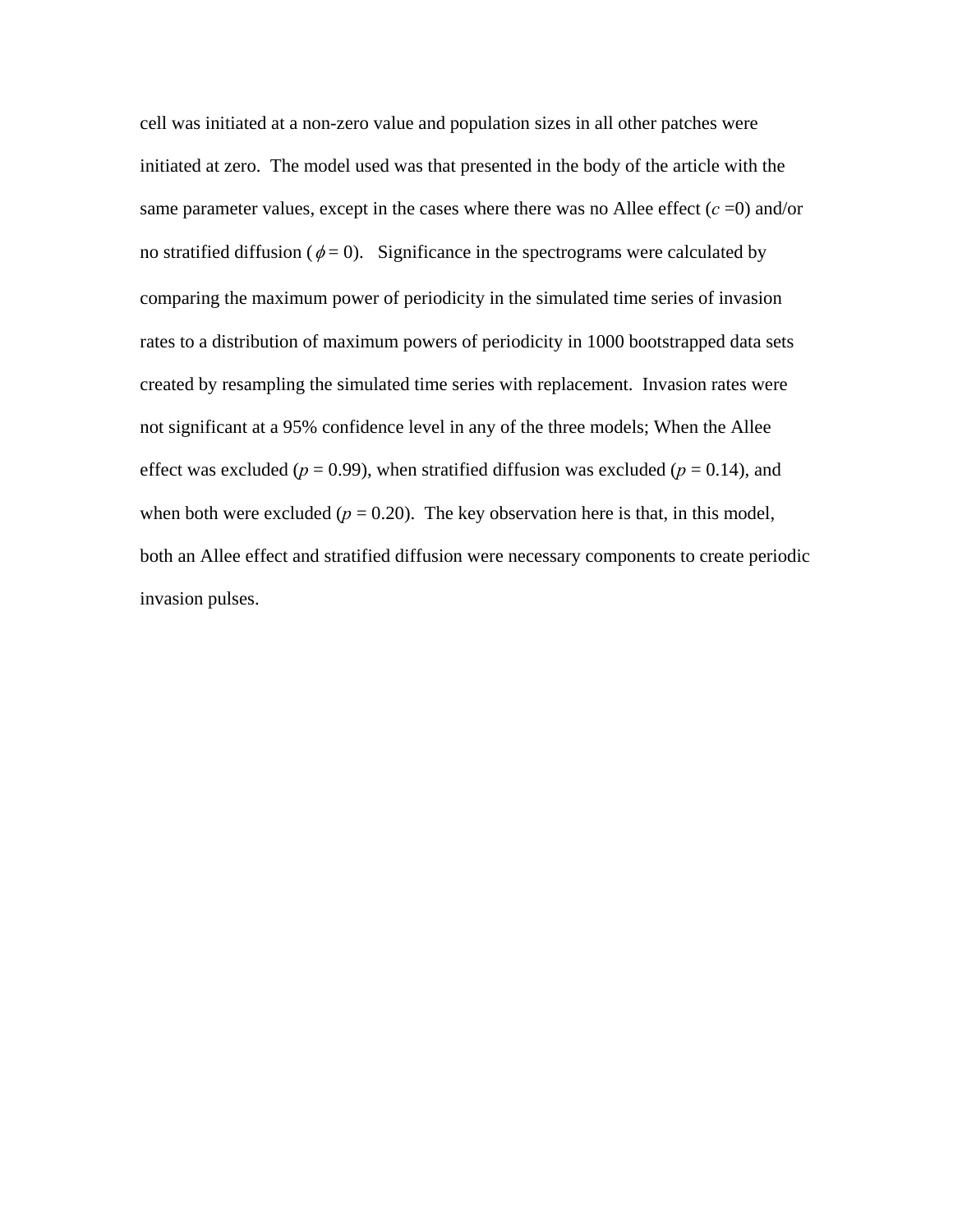

Supplement C. A continuous-space model was approximated by increasing the dispersal parameter  $(τ)$  to near zero in the discrete model. Increasing the dispersal parameter  $(τ)$  to near zero approximates continuous space because, in effect, it is equivalent to decreasing the scale of cells because they both result in an increase in dispersal distance relative to the number of cells. The purpose of this analysis is to test whether the periodicity, or lack of periodicity, in each of the models is an artifact of using a discrete-space model to model a continuous process. The four models tested were the basic model, the model with stratified diffusion, the model with an Allee effect, and the model with both stratified diffusion and an Allee effect. At the greatest dispersal values, local invasion proceeded at rates of approximately 100 to 200 cells/generation. In all analyses, the mean jump dispersal was held constant at approximately 8 times the local invasion distance. The p-values were calculated by comparing the maximum power of periodicity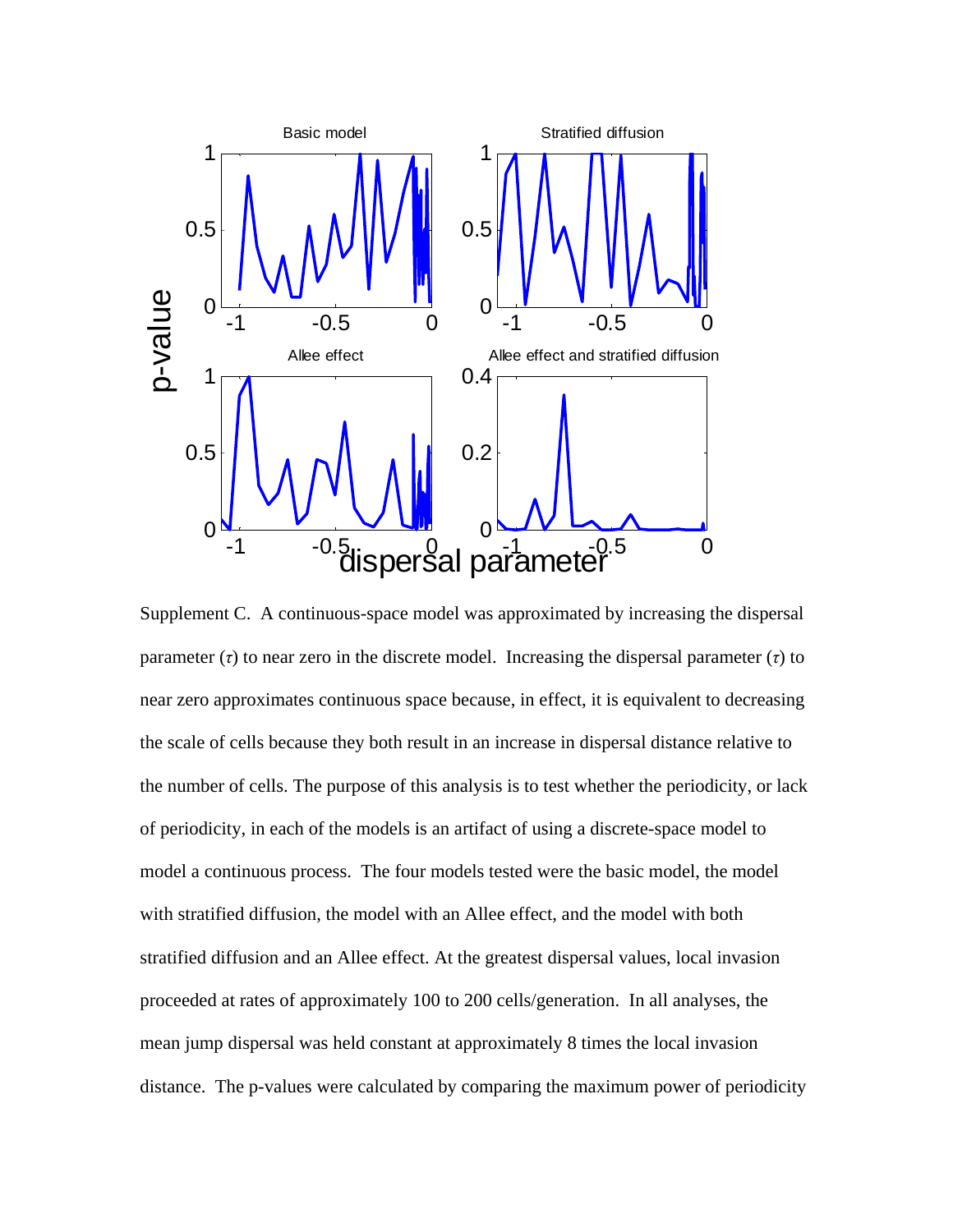of the simulated time series of invasion rates to a distribution of maximum powers of periodicity calculated from 10,000 resamplings of the time series, with replacement, from the simulated time series. While there was high variation in the p-values across values of *τ*, the significance of periodicity was not a function of *τ* in any of the models. Periodicity in the model with an Allee effect and stratified diffusion was nearly always significant at *p* < 0.05, while periodicity in the other models were generally not significant across the full range of dispersal values. These results indicate that the observed periodic pulses of invasion are not artifacts of modeling in discrete space.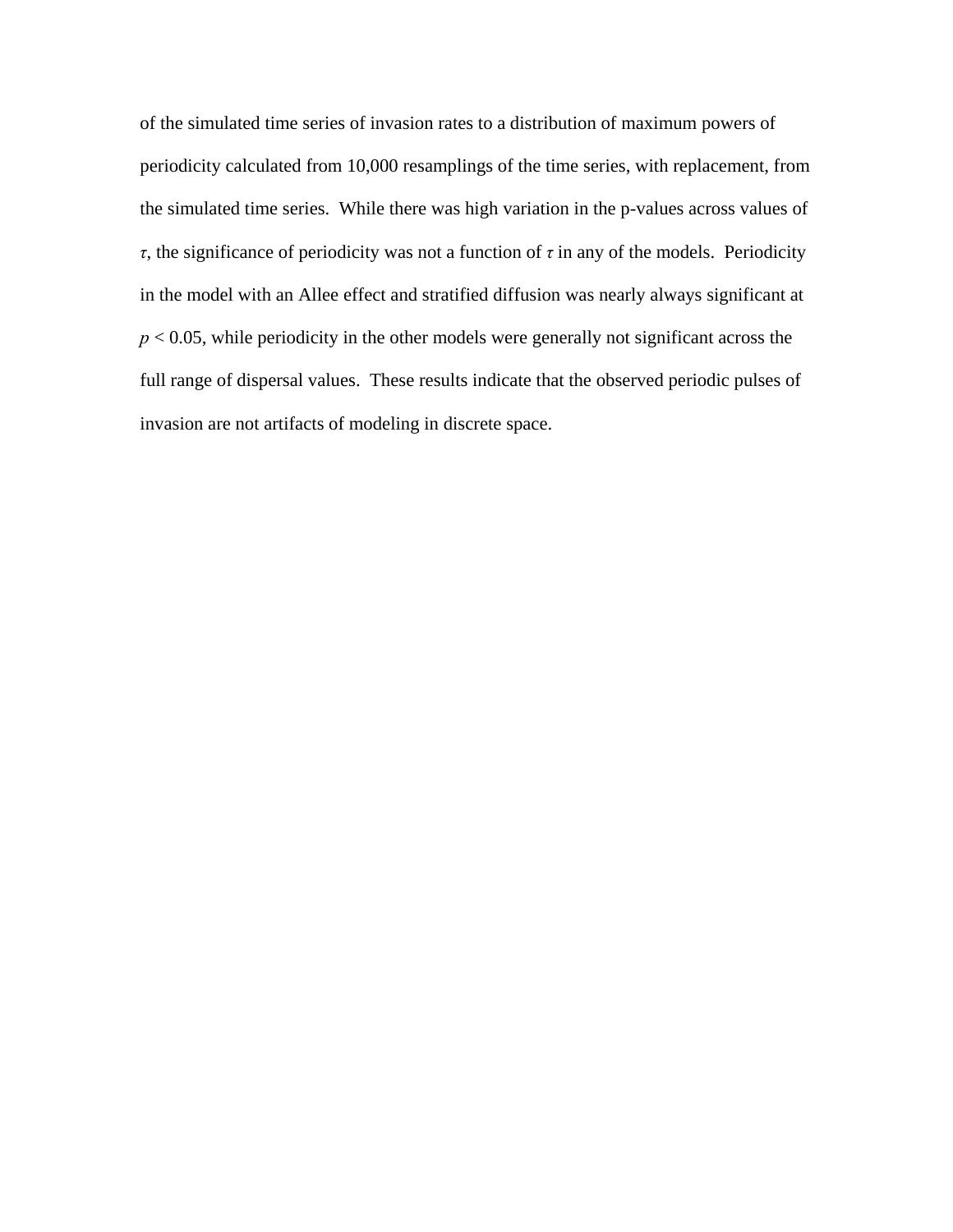

Supplement D. A continuous-space point-process based simulator.The number of new colonies (proxy for invasion rate) against time in the continous-space simulator for three different values of the Allee threshold. Left panels shows the time series, right panels show the associated periodograms. We used a continuous-space point-process simulator to check that our conclusions regarding pulsed invasions and Allee effects also hold in continuous space. Simulating these point-process models was computationally very demanding (simulating 200 generations with a 'basic reproductive ratio' of 10 took 2.5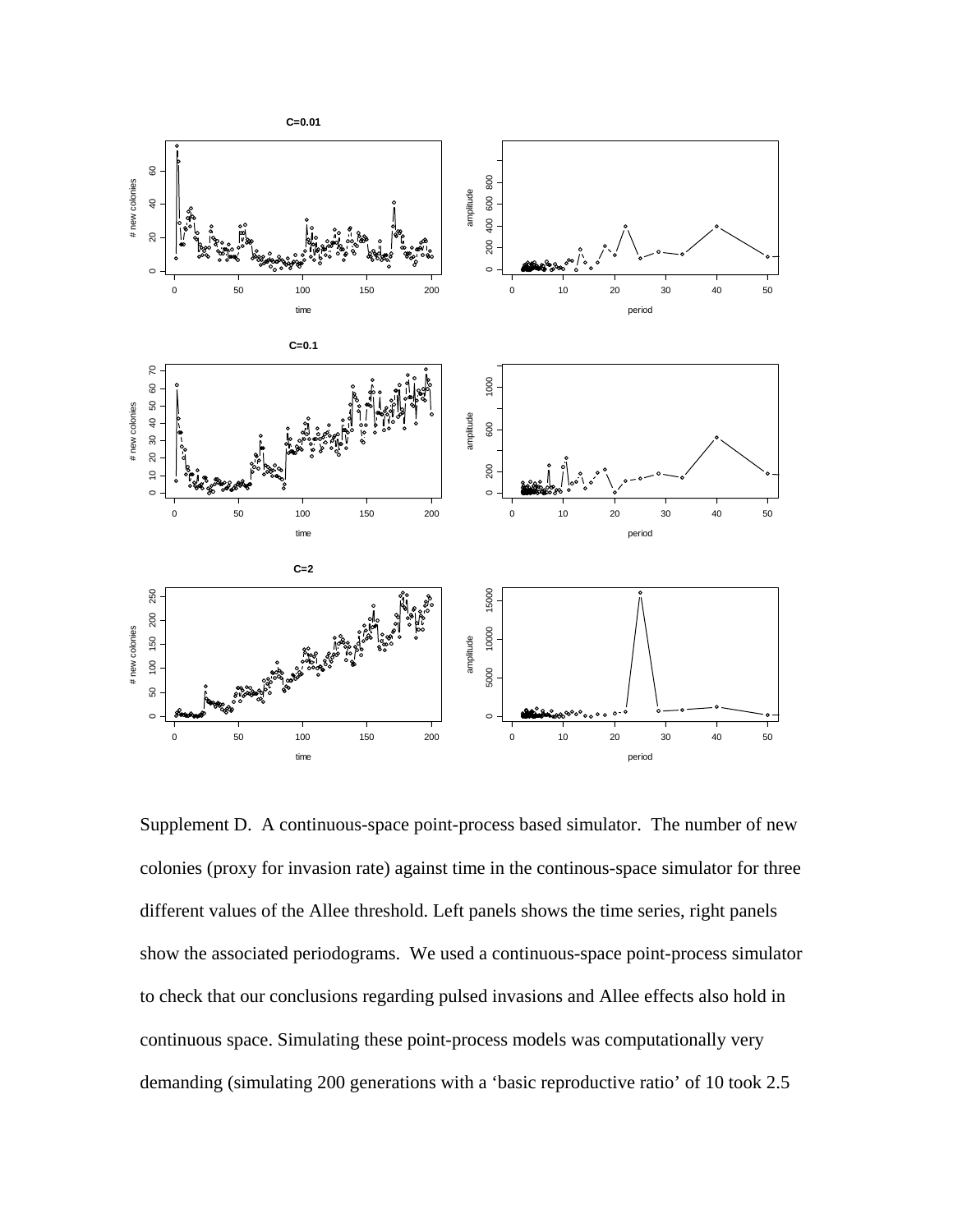hours and <20GB of memory), so we were unable to use the full stochastic, Allee'd, loglinear AR-2 model. Instead, we used the simpler deterministic Allee'd logistic model with stochastic spatial dynamics. The determinism with respect to local growth gave reasonable precision on the basis of single replicate simulations.

The local colony growth was according to Liebhold and Bascompte's (2003) model:

$$
N_{i,t} = N_{i,t-1} e^{\left(r\left(1 - \frac{N_{i,t-1}}{K}\right)\left(\frac{N_{i,t-1} - C}{K}\right)\right)},
$$

where  $C$  is the Allee threshold and  $K$  is the carrying capacity. We started with a single colony at the origin. Each colony was assumed to give rise to a Poisson number of 'offspring' colonies (arbitrarily set to have expectation 10) that were initiated with a fraction *d* of the parent's abundance. Each is seeded at a new location away from the parent according to a diffusion process (i.e. 2D Gaussian kernel with scale *da*) that we took to represent the long-distance dispersal of the stratified diffusion; local dispersal is, here, subsumed in the local population growth. Colony initiation success depends on local density of colonies (so that there can't be an infinite number of colonies in an infinitely small area; this is essentially equivalent of 'space-filling') according to a Gaussian 'competition' kernel, κ, with some scale, *dc*. The rate of 'competition for space' at a candidate location *j* is  $m_j = \theta \int_{k \in \Omega} \kappa(|j - k|)$ , where  $|j - k|$  is the distance between location *j* and a previously established colony *k*, so that the probability of successful initiation is  $1-e^{-m_j}$ .

 The simulation is run with growth followed by colony seeding (i.e. discrete time but continuous space), and with parameters arbitrarily fixed at  $r = 1.5$ ,  $K = 100$ ,  $d_a = 10$ ,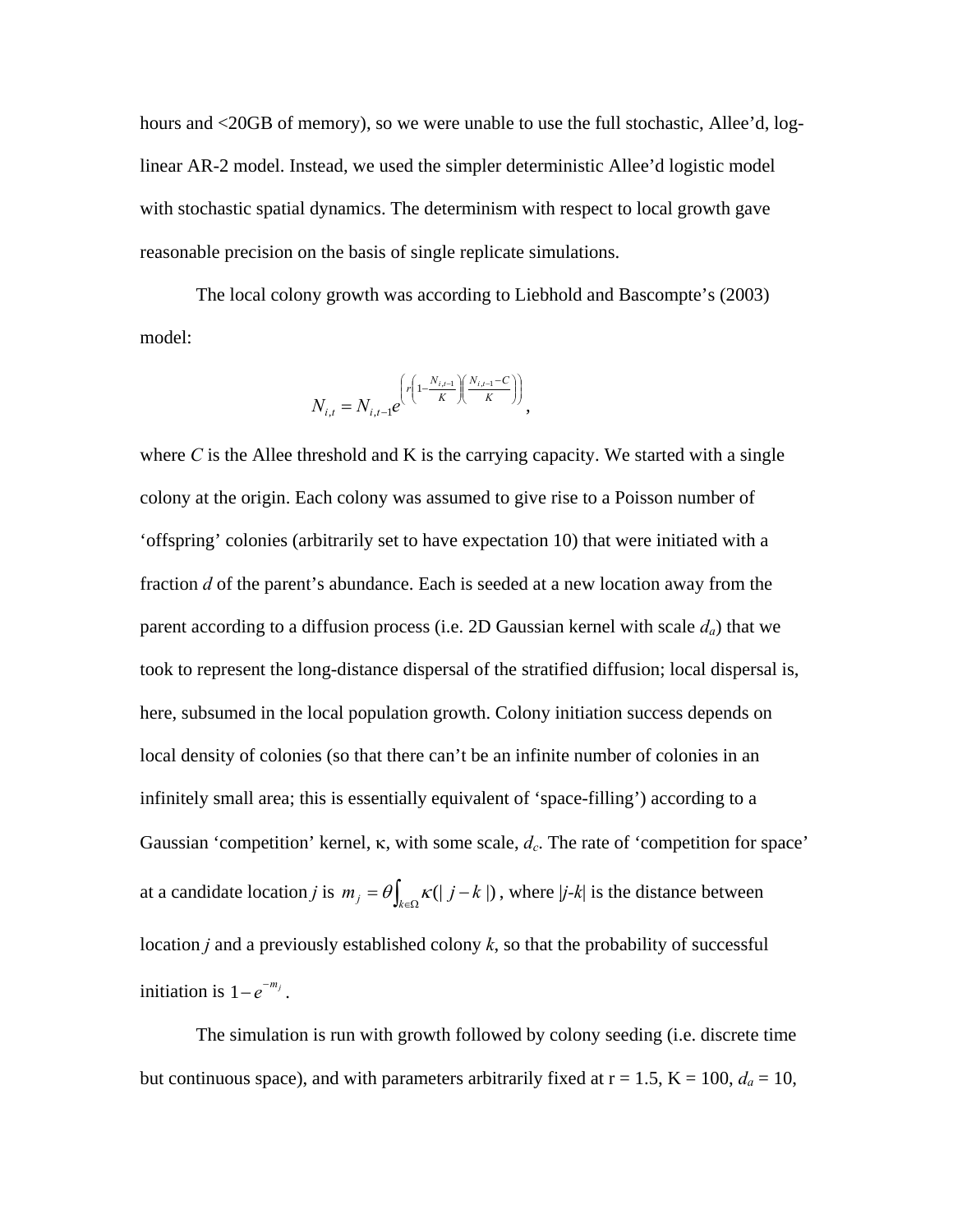$d_c = 2$ ,  $\theta = 10$  and *C* varying between 0.01 (virtually no Allee effect) to 2 (very high Allee threshold). A sensitivity analysis with respect to the growth rate revealed a trivial effect (higher growth yields faster pulses) for low values of r (the discrete logistic bifurcates at  $r > 2.5$ ). All simulations result in an essentially exponential growth of the number of colonies. The following figures show the number of successful new colonies through time (the proxy for range expansion) for the range in Allee threshold with associated spectra: Conspicuous pulses appear as the Allee threshold increases. We conclude that the pulses in the gypsy moth lattice model are not an artifact of the discretization of space.

## Reference

Liebhold, A. & J. Bascompte. 2003. The Allee effect, stochastic dynamics and the eradication of alien species. *Ecology Letters* 6(2): 133-140.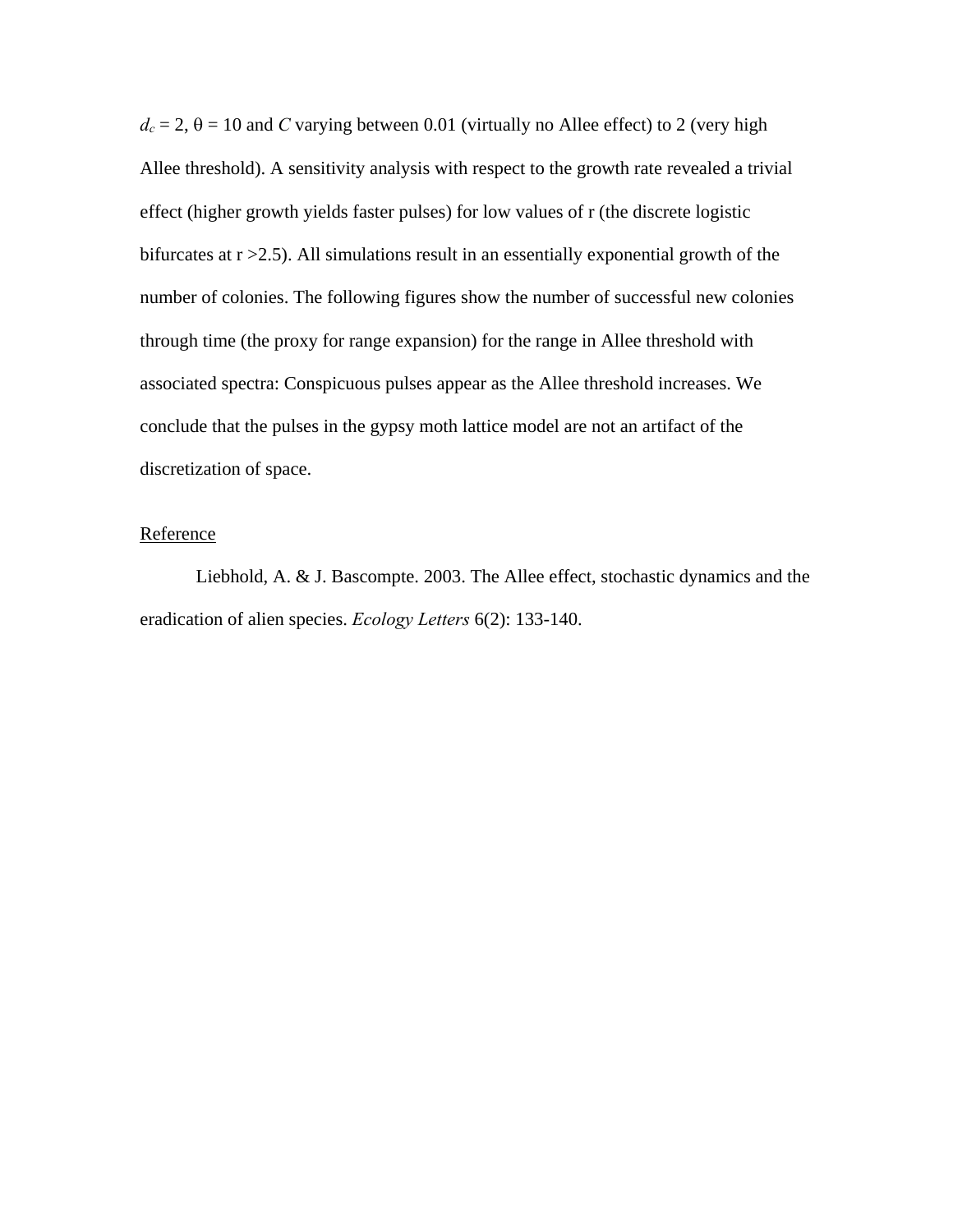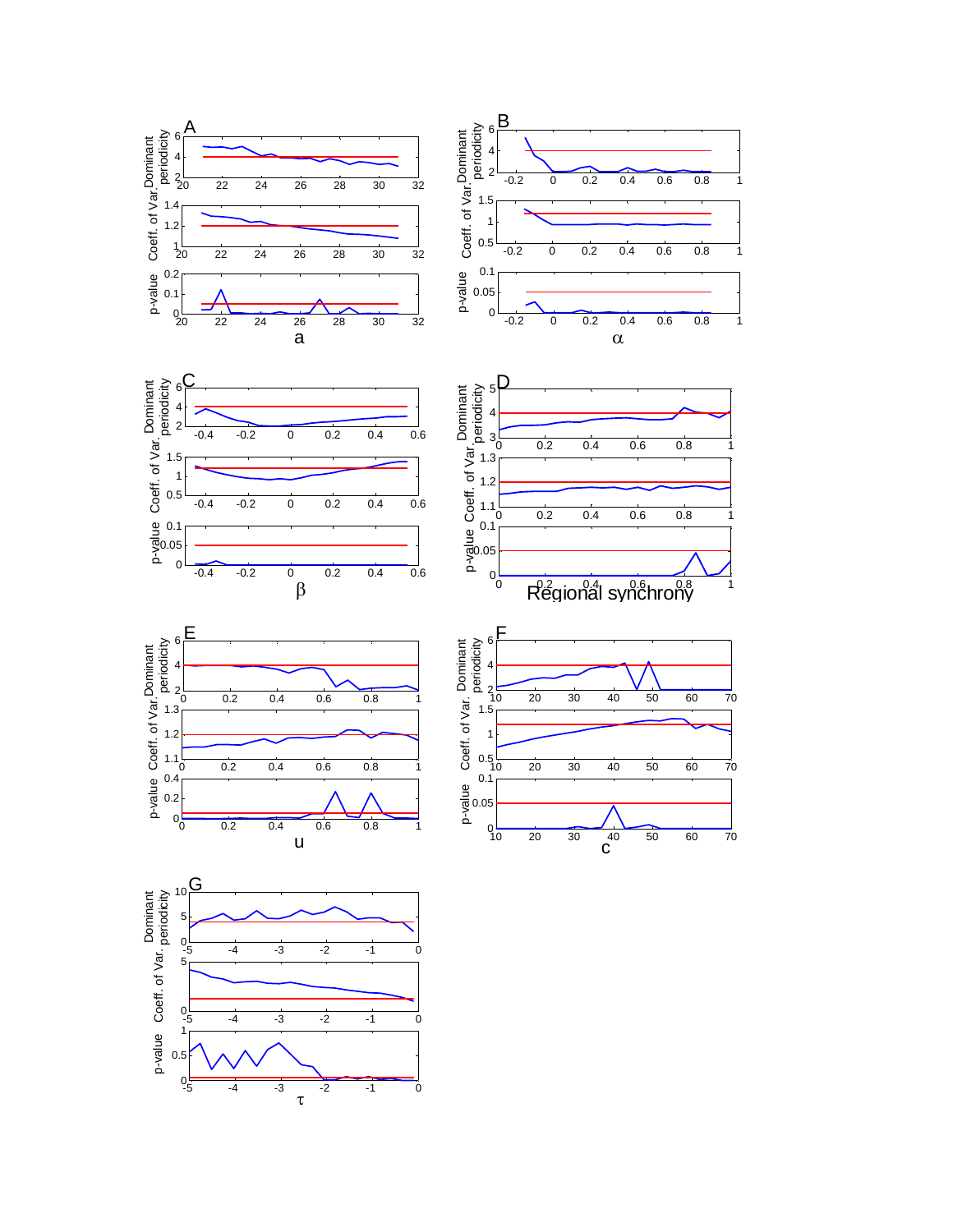Supplement E. Sensitivity analysis of the effects of variation in model parameters to length, coefficients of variance, and significance of periodicity in invasion pulses. The coefficient of variance is indicative of the magnitude of invasion pulses independent of scale of the discrete model. In each set of three graphs, horizontal red lines in the first two graphs indicate the periodicity and coefficient of variance observed in the gypsy moth data illustrated in Figure 3 of the article, and indicates a p-value of 0.05 in the third graph. Methods were the same as those used for analyses illustrated in Figure 4. With the exception of the exponential dispersal parameter (*τ*) (Figure G), periodicity over most of the parameter ranges was significant at  $p < 0.05$ , indicating that periodicity in invasion pulses in the model is robust to variation in parameters. All measures of periodicity varied somewhat due to stochasticity  $(u)$  in the model (except for when  $u = 0$  in Figure E). Increasing the value of the population growth parameter (*a*) from 21 to 31 resulted in a decrease in the periodicity and coefficient of variance of invasion pulses (Figure A). In the sensitivity analysis, the first-order density-dependence parameter (*α*) was varied from -0.15 to 0.85. As *α* was increased from -0.15, the dominant periodicity and coefficient of variance rapidly decreased from approximately 6 years to near 2 years at  $\alpha = 0$ . Between *α* values of 0 and 0.85, neither the dominant periodicity and coefficient of variance showed any apparent trend. Periodicity was not significant at *α* values below -0.15. The rate of invasion is clearly affected by interactions between factors, thus, these sensitivity analyses do not suggest that, for example, a certain value for  $\alpha$  will always result in a given periodicity of invasion. Instead, a given combination of parameters results in specific model dynamics. So, with values of  $\alpha < -0.15$ , we could possibly vary other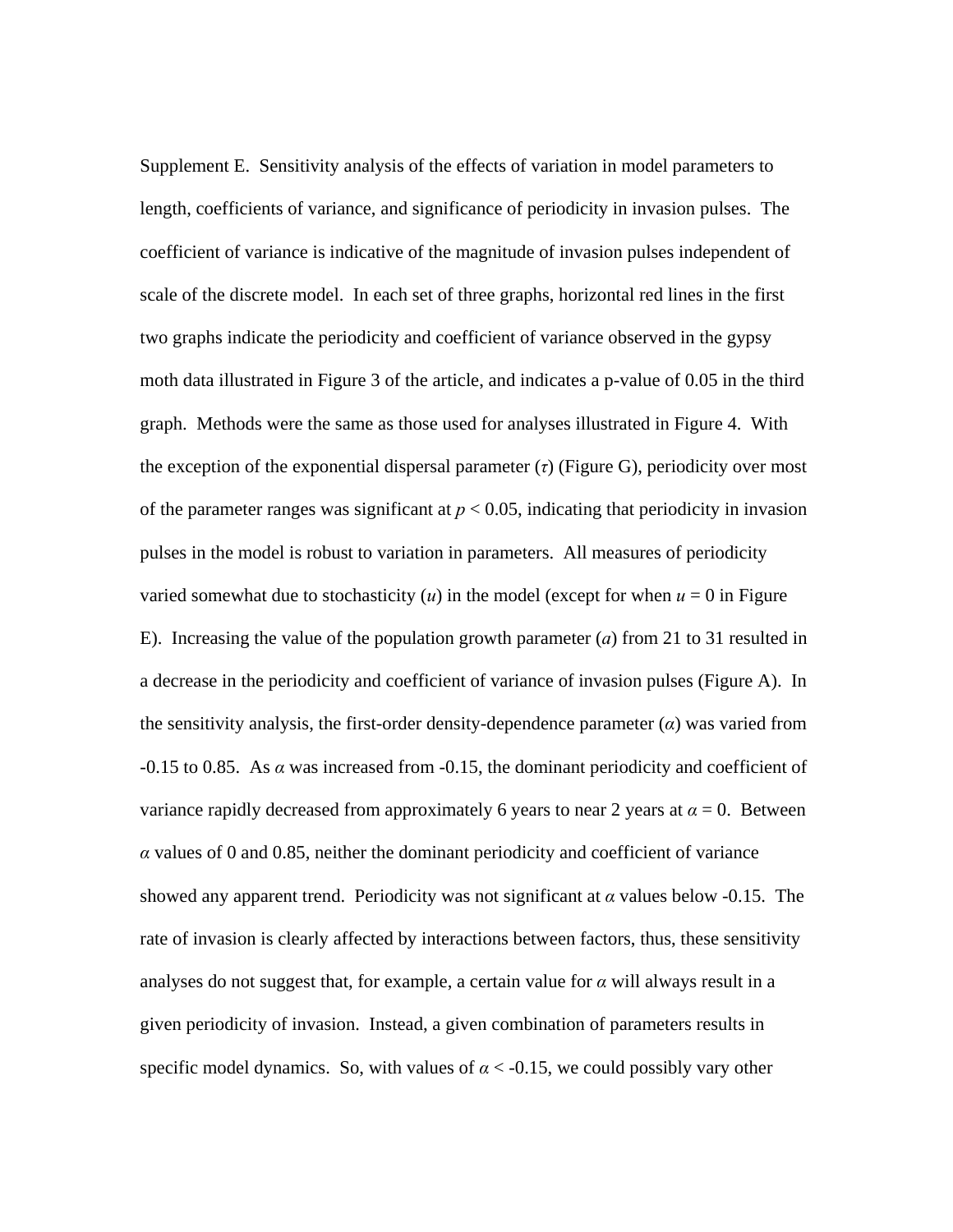parameters in the model to allow invasion to occur. However, doing this for all parameters would entail a sensitivity analysis in 7 dimensions of parameter space, which is beyond the scope of this project. Pulses were not periodic for values of the secondorder density-dependent parameter  $\beta$  < -0.5. As  $\beta$  was increased from -0.4 to -0.1, the dominant periodicity decreased from approximately 4 years to 2 years, and the coefficient of variance decreased (Figure C). Between *β* values of -0.1 and 0.55, the dominant periodicity increased up to approximately 3.5 years and the coefficient of variance increased as well. Periodicity increases from approximately 3.3 years to 4 years and the coefficient of variance increased moderately as regional synchrony was increased from a proportion of 0 to 1 (Figure D). An increase in stochasticity (*u*) from 0 to 1 resulted in a decrease in dominant periodicity from 4 years to approximately 2 years and an increase in the coefficient of variance (Figure E). When the model lacks stochasticity ( $u = 0$ ) the populations do not cycle – instead settling at carrying capacity – yet periodic invasion pulses remain, illustrating that population cycles are not a necessary ingredient in pulsed invasion dynamics. Increasing the value of the Allee threshold parameter (*c*) from 10 to 42 caused a linear increase in dominant periodicity from 2 to 4 years and a corresponding increase in the coefficient of variance (Figure F). Between  $c = 42$  to 52, variation in the estimation of dominant periodicity fluctuated between 2 and 4 years and the coefficient of variance leveled off. Between  $c = 52$  to 70, the dominant periodicity was at 2 years and the coefficient of variance decreased slightly. The sensitivity of periodicity in pulses of invasion to variation in dispersal was tested between dispersal parameter values between  $\tau = -5$  and -0.1. Periodicities were only significant for values of  $\tau = -2$ . As  $\tau$  was increased from -2 to -0.01, the dominant periodicity decreased from approximately 7.5 to